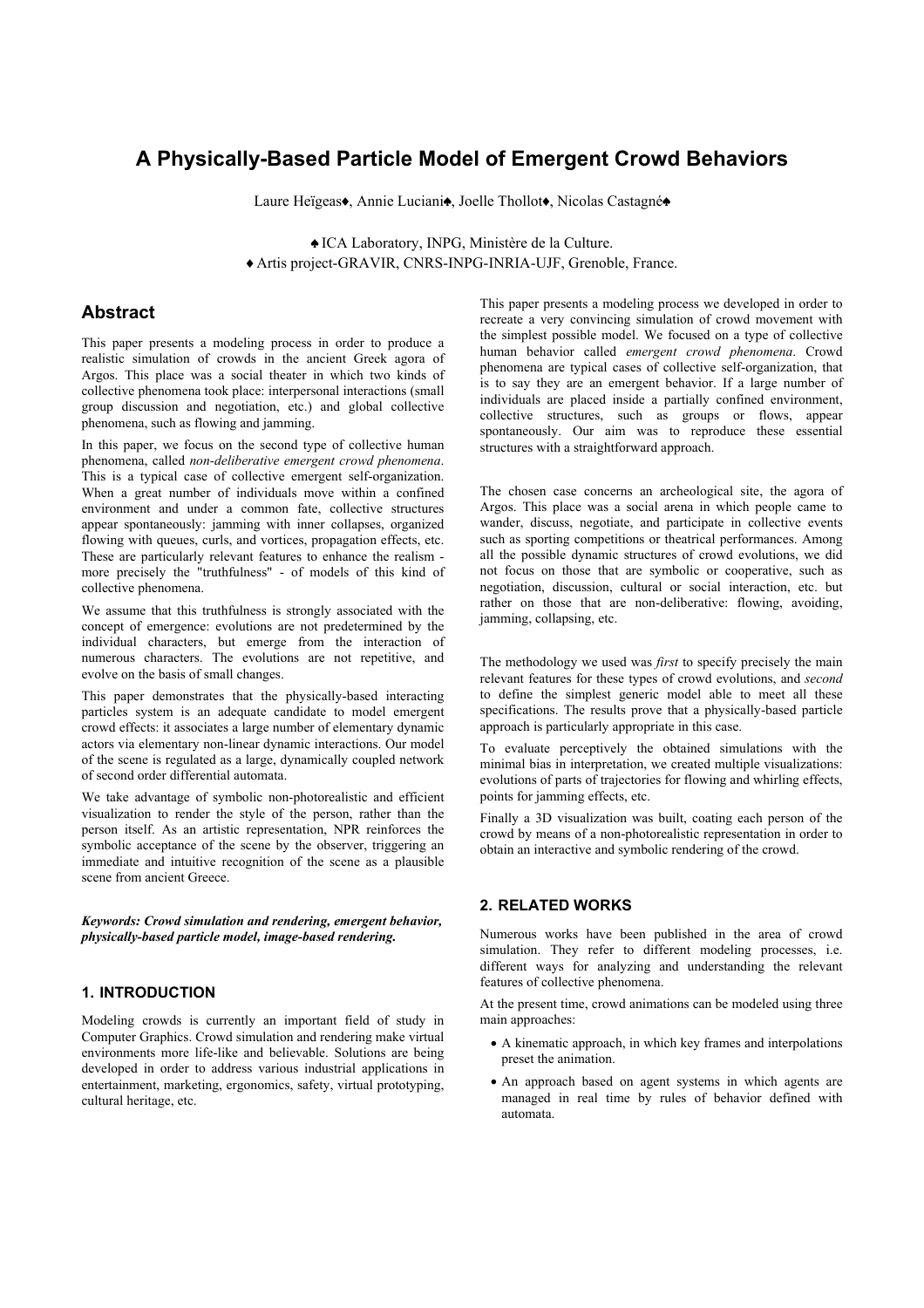• An approach with a particle-based system where the particles are animated in real time by the application of different forces.

For the kinematic approach, the evolutions of the displacements and of the trajectories are explicitly defined by temporal evolution functions. It attempts to produce the effects without considering their causes: it is *a phenomenological approach*. It takes advantage of the fact that every movement can be rendered, whatever it is. This method becomes time consuming when there are many characters that must avoid each other and bypass obstacles. Raupp Musse and Thalmann [20] automates the determination of trajectories for a group of characters by providing a set of Bezier curves that do not collide. The kinematic approach is pre-computed and thus totally controlled: this method is not suitable when the goal is to simulate unpredictable collective behaviors.

This type of kinematic model is called by Lantin [11] "*one-shot model*". The two other methods are *generative approaches*, describing possible causes that may produce the desired effects. Generative approaches take advantage of the fact that several complex behaviors can be synthesized with a single model; however it is often difficult to find the optimal generic model, if it exists.

Indeed, since crowd behaviors are essentially emergent, generative approaches such as agent systems or physical models are most appropriate to reproduce these kinds of phenomena.

Agent models are best adapted to model behaviors with strong individual differentiation, such as cooperative behaviors in which the actors' intentions play a significant role (collective sports, joint action, etc.).

The approaches of Thalmann et al ([20], [29]), Deviller et al [4], Donikian [5], or Tecchia, Loscos et al [26], use complex finite automata to determine actors' behaviors. These automata represent intelligent autonomous behaviors defined by sets of clever rules. Interactions between persons are modeled by symbolic rules and constraints. When there are many agents, the complexity of the modeling increases considerably. Thus, the number of agents remains usually small, typically insufficient to model large crowds. Agent-models with rules and constraints cannot be adapted to model chaotic phenomena. Dynamic and complex effects are not easily obtained by describing a set of symbolic rules and constraints. Nevertheless, Lantin [11], Fleisher [6]. Logan [13] have modeled self-organizing structures, i.e. complex emergent structural effects, using similar approaches for the simulation of the growth of living organisms.

Reynolds [21] has addressed the modeling of emergent collective phenomena by agent-based systems. He extended this work by adding a steering motor force to the agent-particles [22]. The autonomous particles are classified either as engines or as autonomous characters with their own internal behavior. Goldenstein et al. [7] use a similar agent-particle system with different collision detection and path finding techniques.

In the case of collective emergent behaviors such as in crowds, the basic phenomenon is mutual, implicit, non-conscious and nondeliberative adjustment, in which global and external dynamic effects are more prevalent than steering or deliberative cooperation. In this mechanism of adjustment, collisions and

avoidance are included implicitly. As in the works of Luciani [14] modeling sands, fluids and pastes, this mechanism may be simulated with physically-based particle models incorporating two elementary repulsive forces, or more generally as dynamic interactions governed by the Newtonian principle of actionreaction. This type of physical model is largely used today to simulate the phenomena of traffic jams [18] or sand heap dynamics [15].

Particle modeling has already been used by Bouvier et al [2] to simulate crowds, even though it was not used here to regulate the dynamics of avoidance and anticipation. In this work, a geometrical estimation for collision detection was used instead of a physically-based computation of forces.

In our model, the crowd is represented by a large set of simple dynamic interactions at a physical level, rather than at a level of rule-based decision-making, and this approach enables all the interactions between characters, obstacles and targets to be taken into account without increasing the design difficulty.

The contribution of the work presented here is to demonstrate that the physically-based particle system is the best candidate to design a generic model which will simultaneously (1) be the simplest model and (2) be able to produce the main emergent features of collective phenomena such as those appearing in nondeliberative crowd evolutions.

# **3. ANALYSIS OF THE DYNAMIC EFFECTS**

In our approach, we do not attempt to model the phenomenon's real causes, but rather a generic process, playing the role of a *possible* cause, and capable of recreating the expected characteristic dynamic effects. Thus we need two steps of equal importance: (1) analysis; (2) modeling and synthesis. The analysis is done by observing the natural phenomenon, as "a physical phenomenon", without any symbolic interpretation. Its aim is to list the specifications describing the relevant qualitative and quantitative dynamic properties of crowd behaviors. The modeling then consists of finding the simplest physically-based particle model able to satisfy all the specifications identified in the analysis stage.

## **3.1 Case study**

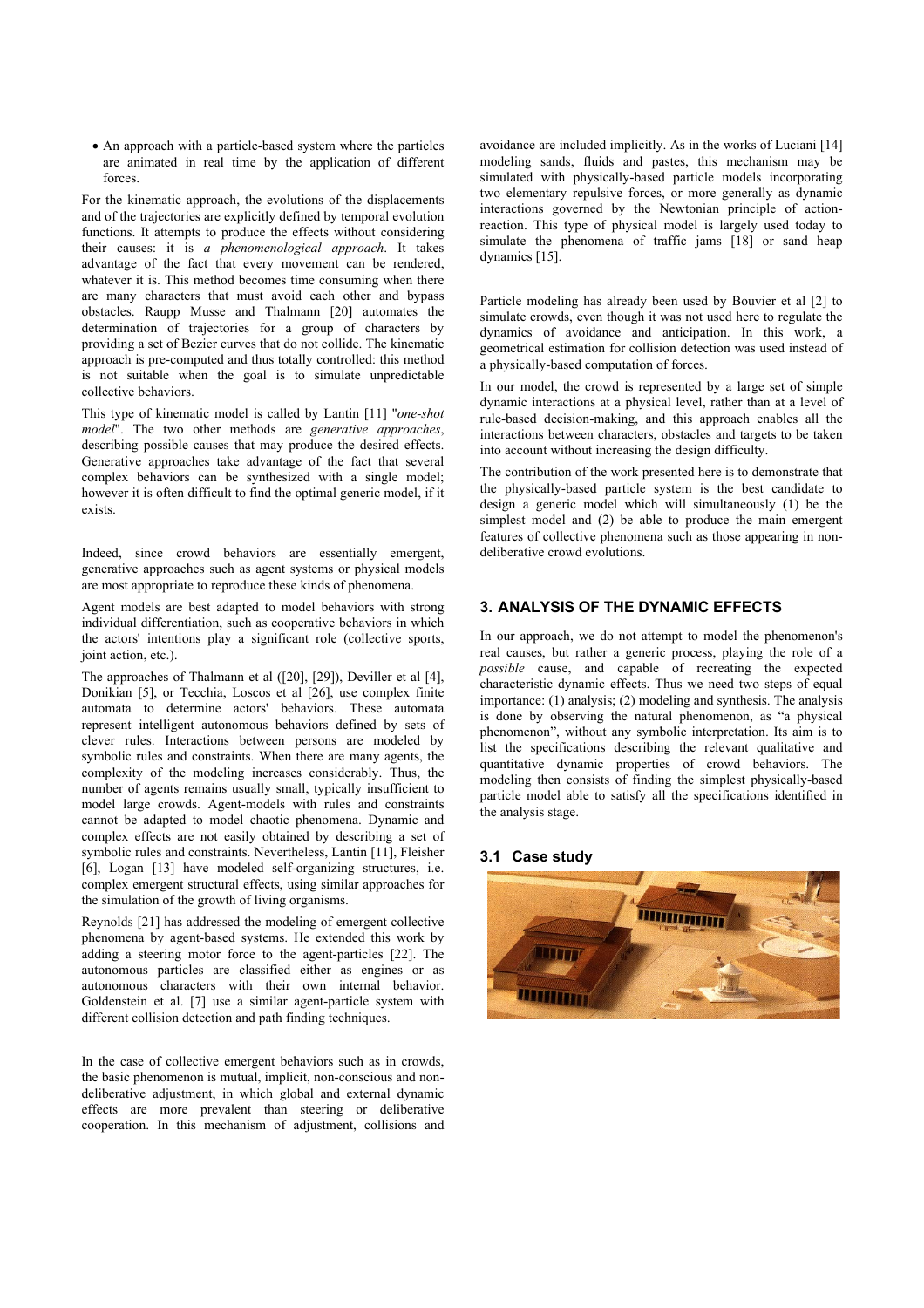

**Figure 1:** *Agora of Argos during the reign of Emperor Hadrian (117-138 A.D.): [1] [19]*

Our analysis mainly refers to our case study, which is the agora of Argos (fig. 1). This agora is a locus in which two kinds of collective phenomena took place: interpersonal interactions (such as group discussion and negotiation), and global collective phenomena (such as large group displacements and collective events). As explained in section 2, the first type of behaviors, cooperative behaviors, is outside the scope of this work.

Furthermore, this choice of the agora of Argos is also motivated by the need to propose to archaeologists a way to validate assumptions about life in this kind of ancient place, such as assumptions regarding evolution of density, plausible repartitions, dynamic arrangements, etc.

## **3.2 Crowd definition**

In this work, we adopt the point of view of sociologists ([12], [23], [16]) who show that a crowd is not, or is not only a great number of agents in a common space. P. Livet [12] defined an alternate point of view to the well-known Durkheim's approach. He introduced the idea that a crowd is not an object (for example a large number of differentiated agents) that presents different behaviors, but a more phenomenological entity defined as a class of behaviors. It is in that sense that Livet talks about "virtual community": a community is virtual because it is more an effect than a tangible thing. Following this point of view, we will define a crowd as "a set of quasi-similar objects or persons, inside a common environment, following a common fate (for example, flowing), and *exhibiting emergent collective common features*".

That is an alternate point of view to those underlying computer graphics models, mainly based on the modeling of the crowd as a complex object, and exhibiting complex behaviors explicitly programmed.

#### **3.3 Specification of crowd dynamics**

The analysis of the dynamic structures that appear in crowd movements is one of the interests of modern social science [12, 23, 29, 16]. Our analysis is based on such social observations. In the movements of crowds, two essential dynamic structures appear: jamming, i.e. the effects found in traffic jams, and flowing, i.e. processions.

Jamming is characterized by the way in which an accumulation increases, stabilizes and disappears. Regarding flow effects, emphasis is not laid on individual displacements but on the movement of the whole crowd as people go from one zone to another in a constrained manner. Among the collective phenomena, some queuing, curling or collapsing effects can be observed: some persons are temporarily trapped inside a flow, constrained to follow the same path or to form a local whorl, and others are carried away by the crowd.

## **3.4 Obstacles definition**

We consider both fixed obstacles, i.e. buildings and moving obstacles, i.e. people. From a dynamic point of view, the main task is the coordination between the individual trajectories relative to the other components of the scene. The core effect to be synthesized accurately is *obstacle avoidance*. Physically speaking, the dynamics of avoidance are not limited to static nonpenetration and collision detection, but also represent how an obstacle is bypassed. Thus we can define an apparent physical volume that corresponds to a zone in which something can enter, but with greater or lesser difficulty.

For physical objects, the apparent volume is different in a dynamic situation, i.e. situation of displacement, or in a static one. In the static case, it is strictly their material volumes that are impenetrable, such as supports. In the dynamic case, people walk around these objects at a reasonable distance, and thus their apparent volumes become larger. It is the same for some zones; even if their access is not strictly prevented, they are not accessible culturally (as race tracks), or physiologically, (as the zones in a hot sunlight). All these objects may be treated as obstacles that are partially or fully impenetrable [10].

We can use the same notion, often named *psychophysical volume*, for people. For example, this volume varies according to the place where the person is: this volume will be bigger on a large place than on a small alley.

Thus, each component of the scene will be considered as an obstacle to be avoided and represented by its *apparent volume*.

# **4. SYNTHESIS OF THE DYNAMIC EFFECTS**

# **4.1 Principle**

The aim of the following dynamic model is to simulate the assumptions made during the analysis of crowd dynamics.

The basic idea consists in choosing the minimal physical model for individuals and their interactions with the environment and other individuals. Morphological and anthropomorphic differentiations between individuals are not relevant for the collective movements. Thus, we can assume, as a starting point, that individuals can be modeled as particles on a two-dimensional ground and that non-mobile objects can be modeled as sets of fixed particles. The interactions between individuals are represented by physically-based forces exerted between each pair of particles.

# **4.2 Interaction**

The basic interaction among the crowd has to represent the dynamic way in which characters avoid obstacles. As seen in section 3.4, any obstacle can be considered as a psychophysical volume. The interaction law we depict in this section was modeled according to this notion.

In order to obtain a general and extensible formalism, we choose the most generic pair-wise interaction function able to recreate all the dynamic behavior of pairs of particles. As discussed in [14,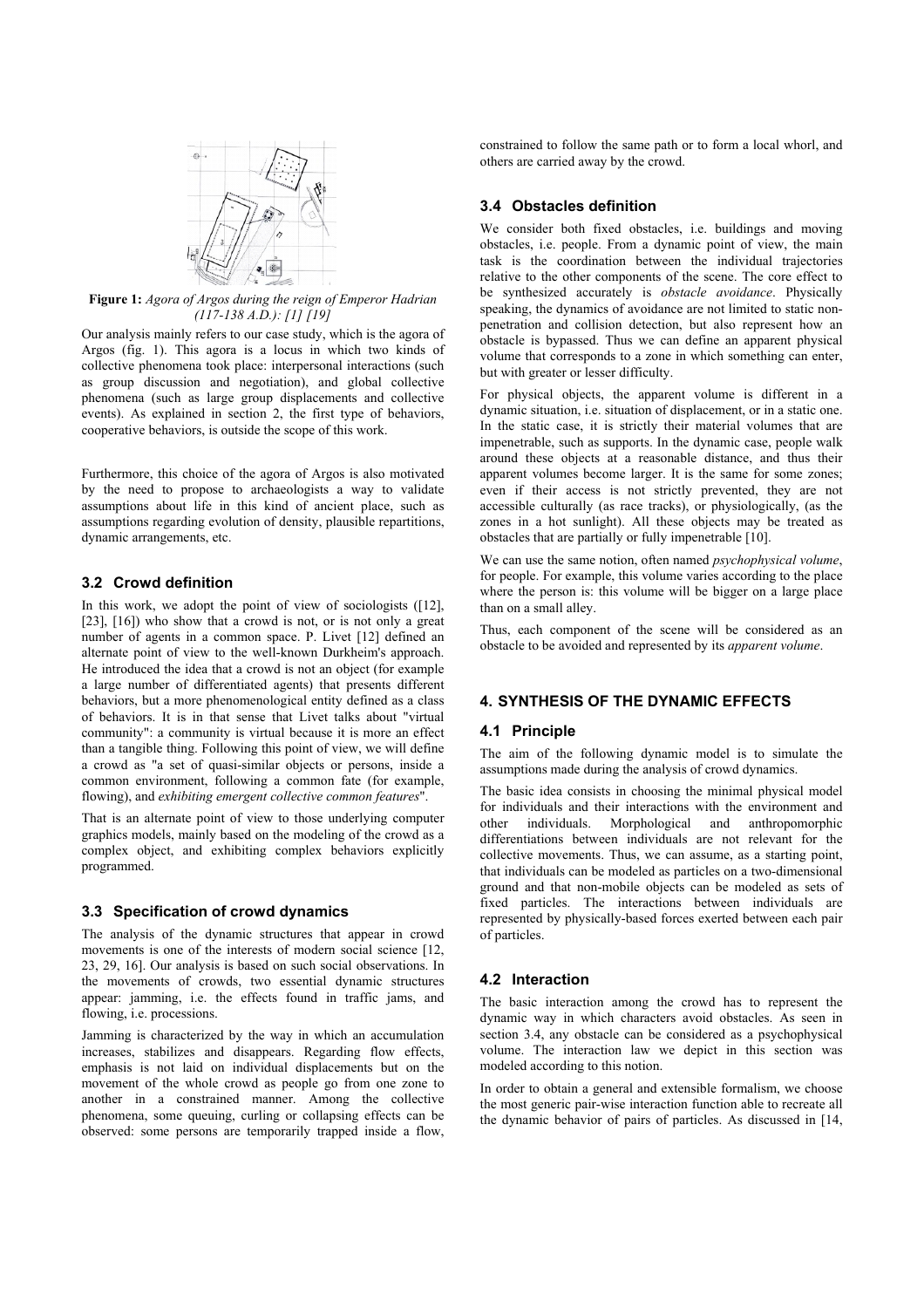17, 27, 28], it is composed of two terms: a non-dissipative term (or potential term) and a dissipative viscous term. The most generic expression of non dissipative potential term is represented by the family of functions analytically given by

$$
F(D) = -\frac{a}{D^n} + \frac{b}{D^m}
$$

where *D* is the distance between interacting particles and *a*, *b*, *m* and *n* some parameters (see Fig. 2). Note that the Lenard-Jones function is represented by one of these functions. However, because of the analytical formulation, the parameters are not easy to manipulate in order to control the physical type and size of behavioral zones: attraction and repulsion slopes, thresholds between attractive and repulsive parts [9].

In our model, we simplify the functions of this family with piecewise linear functions. This allows both optimization of the computation cost and direct manipulation of relevant parameters, i.e. the distance thresholds and the slopes of each piece. Moreover we represent the dissipative term similarly to the non-dissipative potential term by a finite state automaton conditioned by the same distance thresholds (see Fig. 2). Thus, the discreet generic expression for the interacting force between two particles is defined in our model by:

$$
\begin{aligned}\n\text{if} \quad & D < D_1 \\
\text{if} \quad & D_i < D < D_{i+1} \\
\text{then} \quad & \vec{F} = (K_i D + Z_i V) \vec{u} \\
\text{if} \quad & D_i < D < D_{i+1} \\
\text{then} \quad & \vec{F} = \vec{0}\n\end{aligned}
$$
\n
$$
\begin{aligned}\n\text{if} \quad & D_i < D < D_{i+1} \\
\text{then} \quad & \vec{F} = \vec{0}\n\end{aligned}
$$

where  $D$  is the distance between the particles and  $V$  is the norm where *D* is the unstance between the particles and  $\vec{v}$  is the norm of their relative velocity, and  $\vec{u}$  the unit vector between the two particles. The three thresholds  $D_i$ , stiffnesses  $K_i$  and viscosities  $Z_i$  (i=1,2,3) regulate explicitly the behavior of each spatial zone.

The figure 2 shows how we approximate the continuous nondissipative term (left) by a piecewise linear function, and presents the final state automata we use for the computations (right).



**Figure 2:** *Interaction for obstacle avoidance Left: Family of elastic interaction functions and piecewise linear approximation Right: final state automata used for computation* 

The first zone A is the anticipation long-distance zone with a low stiffness. The middle zone B with a medium stiffness regulates the beginning of the repulsive force. The last zone C regulates the effective repulsive force: the slope, i.e. stiffness, is sufficiently high compared to the velocity of a free particle (around 1.5 meters per second in our case) to make the zone impenetrable. By adapting the value of the viscosity for each zone, it is possible to regulate the velocity behavior. For example, a high viscosity in zone A slows the person down significantly.

These functions model the interaction between individuals and obstacles according to three psychophysical spheres. The parameters can vary according to each pair of particles in interaction. Thus the system exhibits a large variety of avoidance behaviors and enables us to control their style.

In the following sections, we focus on the persons' and buildings' interactions by specifying the parameters of the interaction functions.

#### **4.3 Characters' interactions**

The crowd's density in a given zone is determined by the interactions between the individuals and more precisely by the values of the thresholds and of the associated stiffness and viscosity, according to Figure 2. Thus, in a large place, these spheres can be very broad and rather stiff. The population will then tend to spread over the place. In a very constrained space like a narrow alley, the individuals will agree to compress themselves: the spheres radii have to be smaller with lower stiffness in order to increase the compressibility of the system and with higher viscosities for a larger damping.

In our case, the agora is a large place and according to historical data, this place was rarely overcrowded (see Section 3.2). Based on an historical estimation [19], there was roughly an average of 15 m2 per person, which corresponds to a circle with a radius of about 2 meters.

These observations allow us to determine the various thresholds. Thus, the impenetrable threshold is at 1 meter, the psychophysical avoidance threshold can begin at around 3 meters and the anticipation threshold at around 5 meters.

In fact, for more realism, a crowd needs little variations among the individual behaviors. All the individuals do not approach the obstacles in the same way and these distinctive signs are very significant in the crowd modeling. Thus the previous thresholds, their corresponding stiffness and viscosity are uniformly distributed between minimal and maximum values.

### **4.4 Buildings as obstacles**

We will not give a geometrical representation of the buildings walls, but rather a dynamic representation of the interaction between buildings and people, i.e. the psychophysical representation of the buildings: the particles positions representing a building do not depend on its geometrical border but on the mental representation of a building as an obstacle to avoid.

Buildings are modeled as sets of fixed particles interacting with people. These particles are assembled without any automatic computation and we have to choose individually the positions and thresholds associated to each particle. The method used to arrange this set of particles is based on the way people approach obstacles. If a wall blocks the advance of a person, the effect of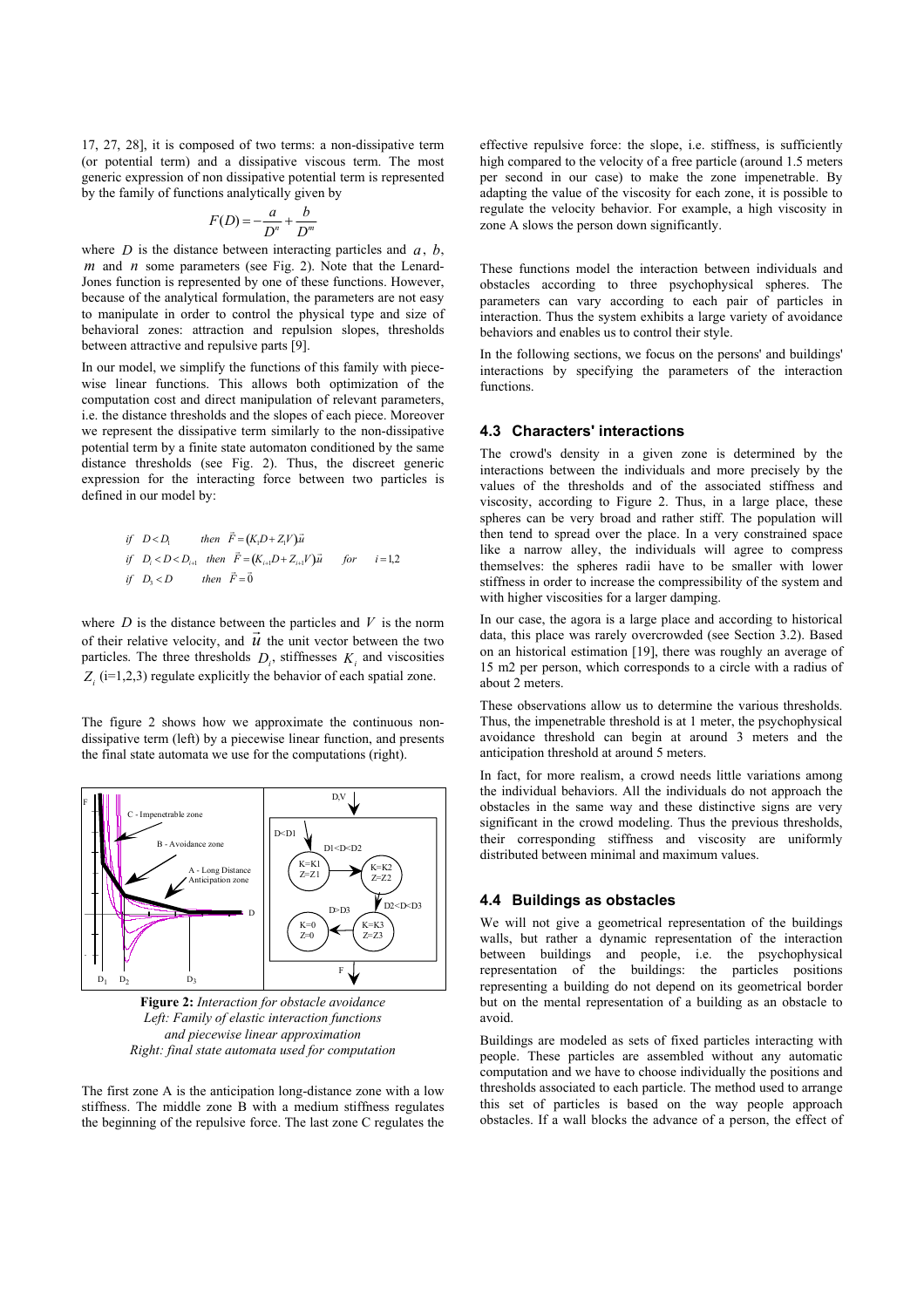anticipation increases with the size of the wall: the larger the wall, the more significant the anticipation and the earlier the person acts to avoid the wall.

Moreover, a person circumvents a building, not by following the walls, but by going directly toward the corner. It appears as if the person is more strongly repulsed by the walls than by the corners. Based on these observations, square obstacles are modeled in our model by a single mass with a circular zone of interaction.

A single particle is not sufficient to model a rectangular building, because its circular interaction would be too large. So, we use several particles in order to create a kind of envelope around the building. In Fig. 3, the circles represent the spatial singularity of the interaction between buildings as obstacles and particles representing people.



**Figure 3:** *Buildings as obstacles.*

# **4.5 Crowds injectors and targets**

The characters composing the crowd enter the place from various injector sources.

An injector is defined by the number of persons who will come from it and its intensity of flow, that is the number of people generated per second. These injectors allow simulation of various crowd behaviors, such as expansion effects when people come from a small street into a larger space (regular and continuous effects), or procession effects when all the people are injected nearly at the same time. In the model, each person has a target location, set for the entire simulation. The character's target is modeled with an attraction force, i.e. a visco-elastic interaction between the character and its target.

# **5. VISUALISATION**

The visualization plays the role of the tool of validation. The validation could not be done by direct comparison, since our case study is an antique site. The principal criterion of validation is plausibility, which is also a valid criterion in the general case. We carried out three types of visualizations. Each one underlines different behaviors; thus their combination permits a greater acuity in observing the phenomena generated by our model. We validated the trajectories obtained through 2D visualizations, and we built a 3D rendering in order to present it to a larger audience.

### **5.1 2D visualization of trajectories**

The phenomena relating to the movements are better observed in 2D because they are related only to the characters trajectories on the ground.

Although the modeling of the characters does not refer to intelligent rules, either cultural or learned, we observe much more than simple obstacle avoidance. Indeed, advanced behaviors appear although not explicitly computed. These include approaches with hesitation, accelerations after a strong constraint, or dynamic figures similar to jamming, linear or whirling flows.

#### *5.1.1 Disc visualization*

In a first representation, people are represented by simple discs (see Fig. 5). This enables us to see efficiently how people are spread over the scene and which spatial arrangements and dynamics of avoidance are obtained.

In the first part of the simulation, we can see people bypassing the buildings and jamming near them, while less constrained people in the center of the place walk easily. We can also follow persons carried away by a flow of people. This behavior corresponds well to what we can observe in a crowd: inside the crowd, people temporarily lose their individuality. Once free of these constraints, the characters escape and accelerate. In the second part of the simulation, there are more people. They are thus more constrained and an important structure of flows occurs: constrained persons form a queue. We can also observe that some persons jam, stop for a while and then spread out.

#### *5.1.2 Trajectory visualization*

It is significant to visualize the trajectories of the persons in order to better perceive spatial and temporal phenomena that emerge within the crowd. We represent a trajectory with a line joining the previous person's positions (for a given time interval). We observe the marks of two persons avoiding each other, face to face, by walking round softly (see Fig. 4).

Other macroscopic phenomena can appear, such as the formation of a volute when several flows of the crowd meet (Fig. 6). This type of phenomenon is due to viscosity effects, part of the modeled interaction between elementary components [14].



**Figure 4:** *Avoidance of two persons passing face to face. Upper: they bypass each other decelerating. Lower : they hesitate with small local oscillations of trajectory and then accelerate.*

#### **5.2 3D visualization**

Based on the trajectories obtained with our model, we built a 3D real-time visualization (Fig. 7), allowing a user to see the scene as if he were walking in the agora. This visualization gave us a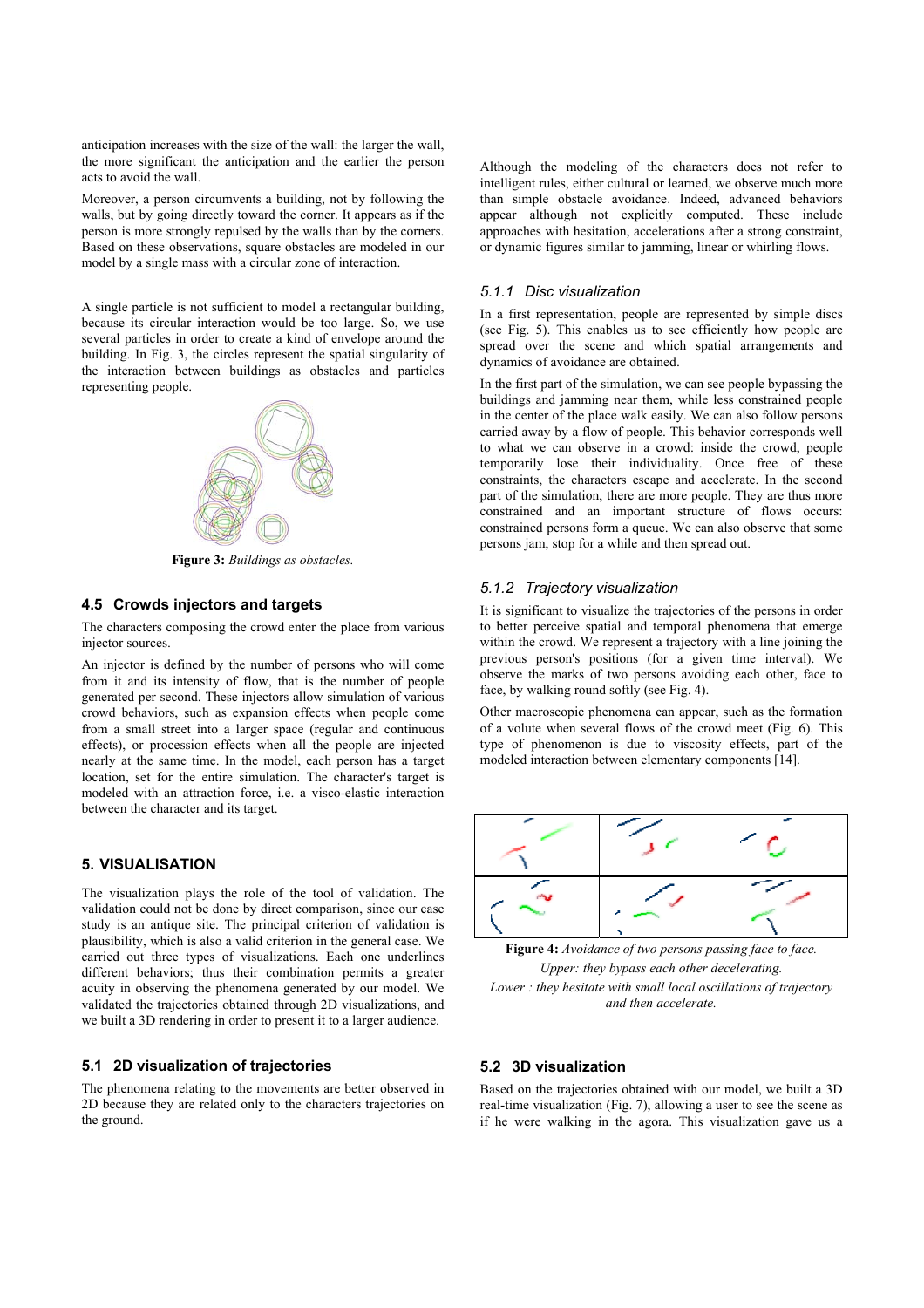powerful tool for evaluating the crowd sensation, and also gave us the possibility to present our work to a large audience such as in a museum.

Two kinds of visualizations are possible in order to render the crowds realistically: (1) 3D conventional representations and (2) optimized (3D to 2D) representations, such as bill-boarding techniques widely used in computer games. Two reasons led us to prefer the second:

- (1) 3D rendering of about one thousand animated persons could not be executed easily in real time with sufficient interactivity with the user.
- (2) The chosen method allows introduction of an artistic stylization, which can deeply reinforce the acceptance of the scene by making it immediately recognizable, in our case, as an antique Greek scene.

#### *5.2.1 Rendering*

In order to render walking people by coating the 2D trajectories obtained with the physical model, we used the image-based rendering technique of Tecchia et al. [25]. This method is based on a positional and directional discretization of avatars and on the mapping of the obtained 2D representation at the adequate step of the animation.

In order to minimize geometrical complexity, each particle, that is, each human, is represented with a single adaptive impostor. The smooth rendering of a walking human is pre-computed in the chosen rendering style and decomposed in a set of textures viewed from different viewpoints and at different times. Appropriate images for the impostors are then selected for each frame depending on the viewpoint position.

In their work, Tecchia et al. had produced as a final result very realistic images, by combining texture compression and multipass rendering. In our case, however, realism was not desirable. On the one hand, archeologists do not have sufficient details to reconstruct exactly the agora of Argos; and on the other hand, antique Greek clothing is easily recognizable.

Thus, an artistic or stylized rendering was more appropriate for a visualization of Argos: it brings sense to the visualized phenomenon, gives a special atmosphere to the scene, stimulates the imagination of the viewer and invites him to project himself into the universe of the ancient city. In cooperation with archaeologists and artists, we have chosen an artistic stylization in ancient Greek style, which corresponds to the traditional media used in archaeological drawings.

The rendering of the environment (buildings, terrain) uses realtime non-photorealistic rendering techniques [8, 24]: silhouette edges and creases rendering and dynamic paper, as described in Cunzi et al. [3].

# *5.2.2 Evaluation*

The perception of plausibility already observed in 2D visualization of the trajectories is strongly accentuated with 3D visualization of the scene (Fig. 7; animations, see http://wwwacroe.imag.fr).

As a minor limitation, the rendering of quasi-immobile particles (particles that reached their key target or that are temporarily blocked inside the crowd) is non-optimal. In these cases, the 2D avatars tend to turn about and to wander, hesitating over the direction to follow. This is due to the simplicity of the detection of direction along trajectories, which is based on a direct measure of the velocity of the particle. Possible improvements would be to provide a better method for direction detection (use of a threshold for velocity, filtering, etc.) or, perhaps more interesting, to design a more complex physical model of the individuals, whose representation is isotropic at the present time.

The visualization process is computed in real-time. The efficiency of the rendering algorithm was evaluated on a PC (Athlon XP 1700, 1.5 GHz, 900 Mb RAM) with a NVidia GeForce 4 Ti graphic card. We obtained a frame rate of 160 Hz for a crowd with 300 persons, each figure rendered with 400 animated textures of 64 x 128 (16 points of view around each person and 25 images by step). At the present time, the number of persons is limited to 2000 in order to maintain the frame rate at 25 Hz. For this evaluation, the simulation itself was pre-computed.

### **6. CONCLUSIONS**

Taking into account physically-based interaction between pairs of individuals and between individuals and obstacles allows the reproduction of complex and various dynamic behaviors, such as jamming and flowing patterns visible in real crowds. The method allows the designer to create the necessary and sufficient conditions from which auto-organized structures emerge from a set of confined and moving individuals. These dynamic structures are typical signatures of such collective phenomena.

As shown in the various visualizations (Fig. 4, 5, 6 and  $7$  – see http://www-acroe.imag.fr for the animations), the method plausibly renders the relevant effects of interaction between human flows: queuing, trajectory deviations, velocity variations, local curls, etc., during the displacement of the persons. Finally, Figure 7 shows 3D visualization and rendering with a Non Photorealistic Rendering method.

Two possible extensions of the model are envisaged.

First, we would study an anisotropic model of each individual, introducing front/back and right/left differentiation with a local system of particles to represent each individual. Among other interests, this would avoid the problem previously cited of instability in the orientation of quasi-immobile avatars during the 3D rendering process.

Second, we would increase the number of key-targets for each character, in order to apply physical modeling to the study of the issues of path planning and path following, such as in [10].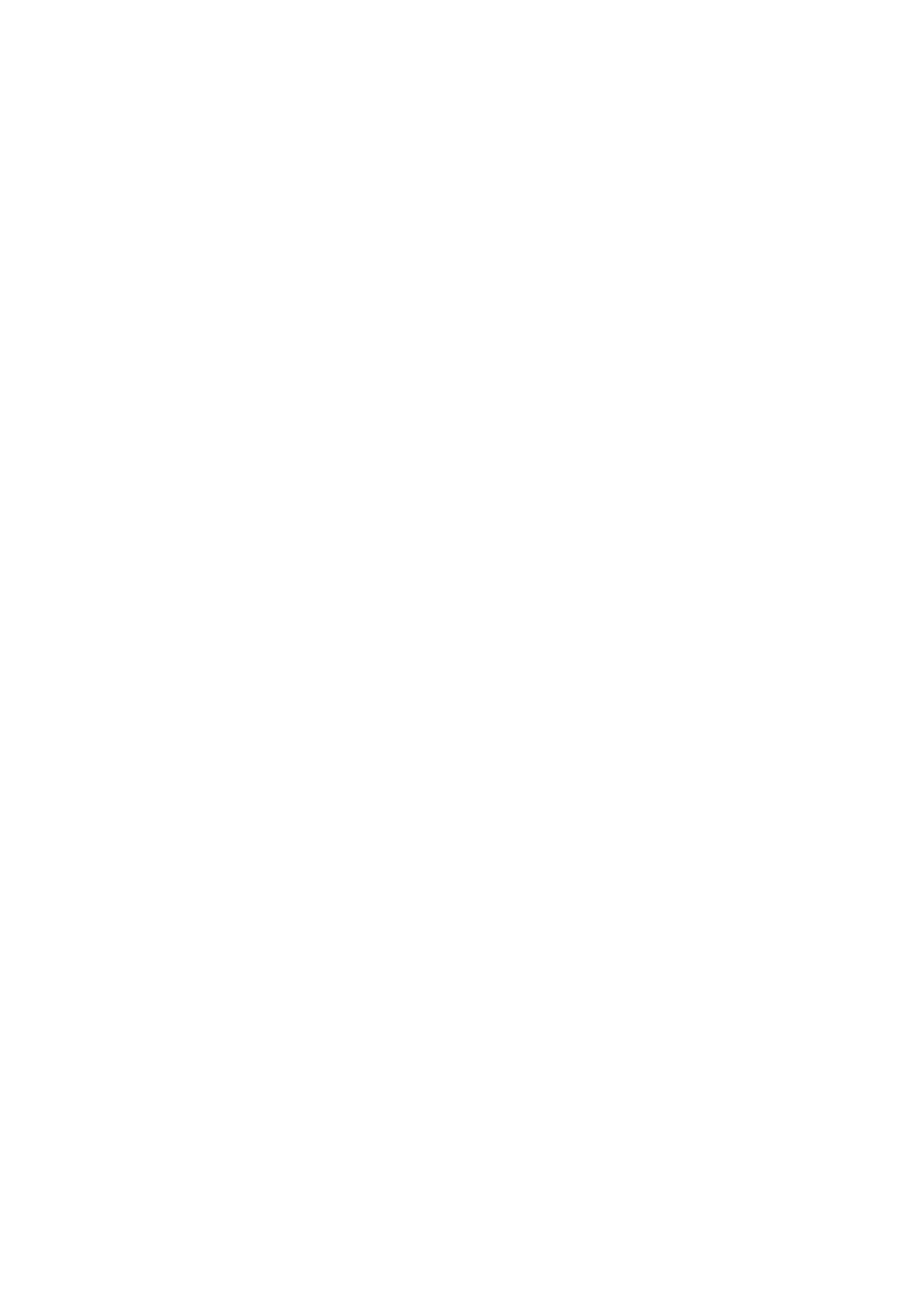

**Figure 5:** *The red discs form a queue and the green ones jam together.* 



**Figure 6:** *Formation of a volute when several flows of crowd meet.* 



**Figure 7:** *3D real-time and stylized rendering.*